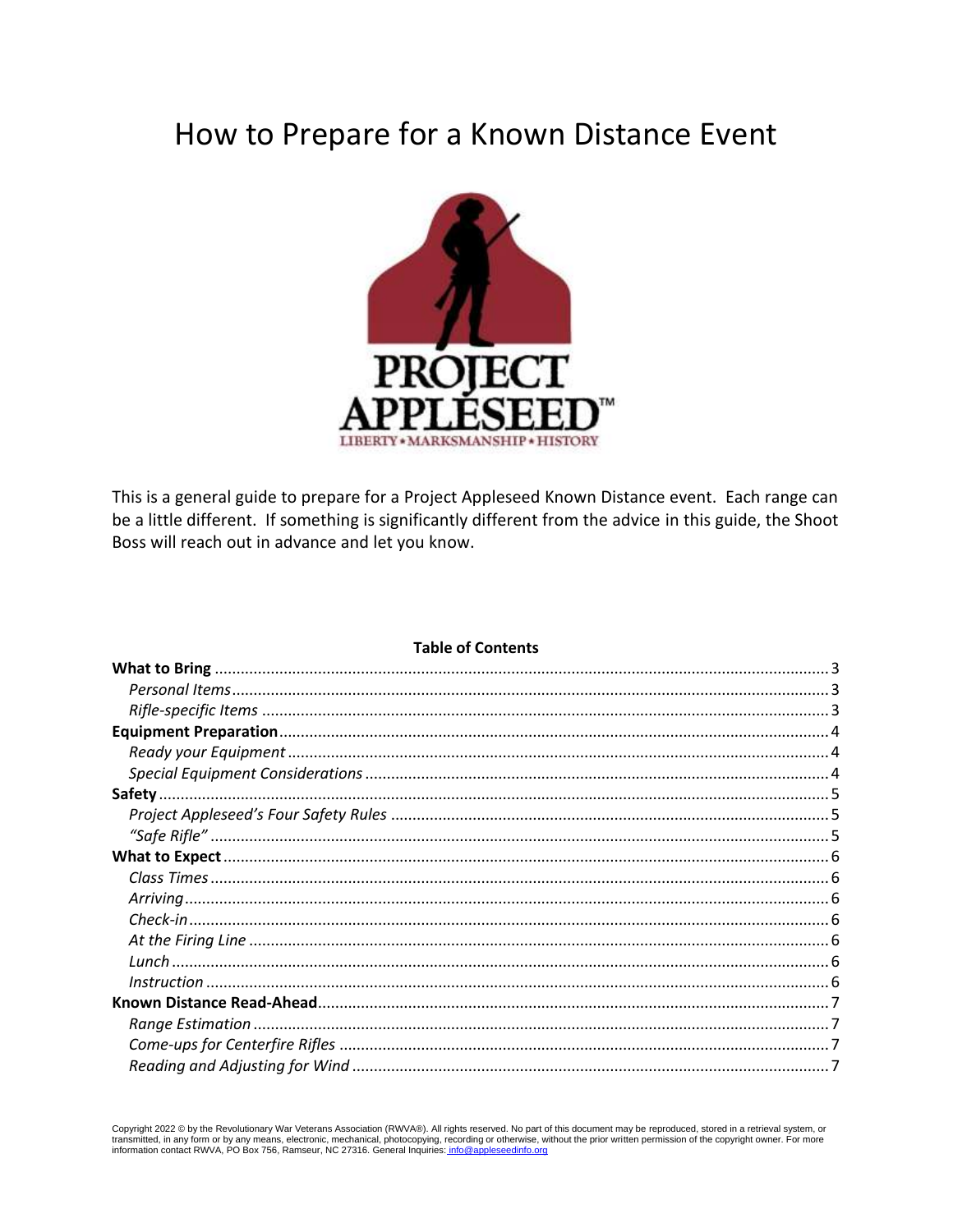# **Finding & Signing Up for an Event**

## *Finding an Event*

A Known Distance event is an intermediate clinic for centerfire rifle shooters. We require attendance at a 25m Appleseed event prior to coming to a KD clinic. If you need to find a 25m event near you, check out our schedule here: https://appleseedinfo.org/schedulemap/

Direct links for other event types:

| <b>Rimfire Known Distance:</b>   | https://appleseedinfo.org/schedule/?eventtype=rkd    |
|----------------------------------|------------------------------------------------------|
| Known Distance Rifle:            | https://appleseedinfo.org/schedule/?eventtype=kd     |
| <b>Appleseed Pistol Clinics:</b> | https://appleseedinfo.org/schedule/?eventtype=pistol |
| Ladies Only events:              | https://appleseedinfo.org/schedule/?eventtype=ladies |

*Pricing*

Our current pricing can be found here: [https://appleseedinfo.org/pricing-information/.](https://appleseedinfo.org/pricing-information/)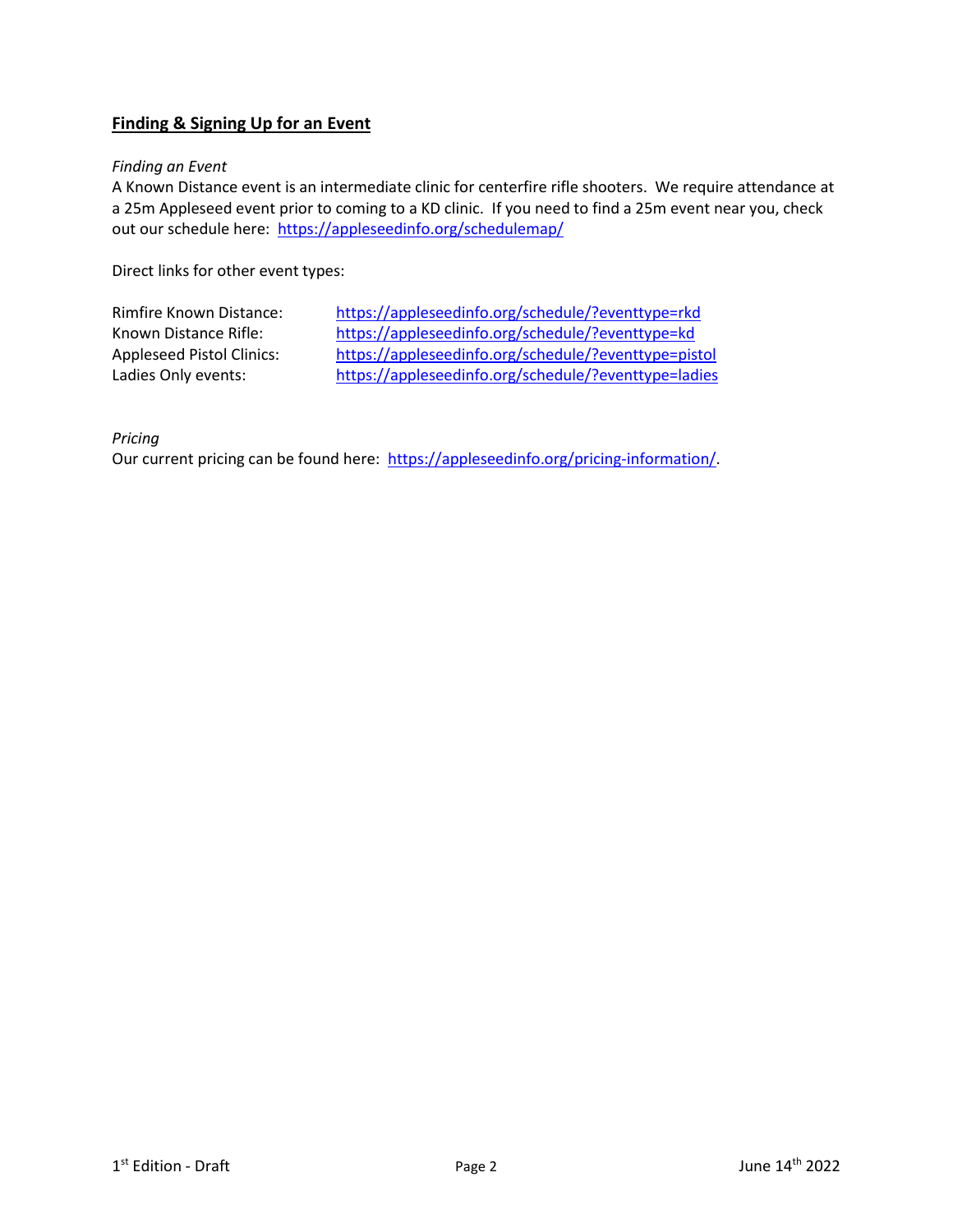# <span id="page-2-0"></span>**What to Bring**

This list is similar to the 25m event What to Bring list. Keep in mind that not all items are essential.

# <span id="page-2-1"></span>*Personal Items*

- \*A Teachable Attitude (A desire to learn and improve and a mind open to new things are the most important things you can bring to the event.)
- \*Ear protection (earmuffs and/or earplugs. Electronic ear muffs are helpful, but not essential.)
- \*Eye protection (clear shooting glasses are recommended. Impact resistant prescription glasses may be okay.)
- Shooting mat (a thick blanket or rug remnant can be used as a substitute)
- Tarp (for under the shooting mat to catch spent casings this makes cleanup much easier)
- Elbow pads or elbow-padded shooting jacket (if you don't have elbow pads, take an old pair of socks and cut out the toes)
- Dress for the weather. We always shoot unless the weather is hazardous. (It rarely is.) Long sleeves and long pants are recommended. Low-cut shirts can collect hot brass; we recommend a crew-neck shirt.
- Closed-toe shoes are a necessity. Boots are recommended (no open-toe footwear)
- Weather-appropriate hat (360° brim for sun or with ear coverage for cold)
- Sufficient water you must stay hydrated (1 gallon per person recommended)
- Trail mix or high-protein snacks (Protein is fuel. Sugary carbohydrates may make you sleepy.)
- Light, high-protein lunch (lunches at Project Appleseed are working lunches)
- Folding chair
- Wet wipes
- Sunscreen and bug spray
- Small notebook & pencil. A Sharpie is helpful as well to mark your targets.

## <span id="page-2-2"></span>*Rifle-specific Items*

- \*A centerfire rifle, maximum caliber of 8mm, but some ranges may have other restrictions. (We recommend semi-automatic with detachable magazines, but bring what you have and learn! Zero the rifle at 25m or 100y if possible. Plan on sticking with one rifle for the weekend, but bring a backup rifle if you have one.)
- \*Iron/peep sights are not required at Project Appleseed. We are scope friendly!
- \*Ammunition: 400 (2-day event) or 200 (1-day event) rounds of the same type & brand of ammo (unless the Shoot Boss contacts you and recommends you bring a different quantity)
- \*2 magazines that hold at least 10 rounds, but bringing spares is recommended. (20-round mags OK if state law allows.)
- \* USGI style cotton web sling, 1 ¼"-wide
- Sight adjustment tool

\_\_\_\_\_\_\_\_\_\_\_\_\_\_\_\_\_\_\_\_\_\_\_

- Rifle cleaning supplies (Boresnake and oil are encouraged)
- Trash bag and light-colored towel (to protect your rifle from sand, snow, rain, or intense sun)
- Staple gun & staples or packing tape to affix targets to backers.
- Rifle operator's manual & sight/scope manual, if you have them
- Rifle case

<sup>\*</sup> Critical item.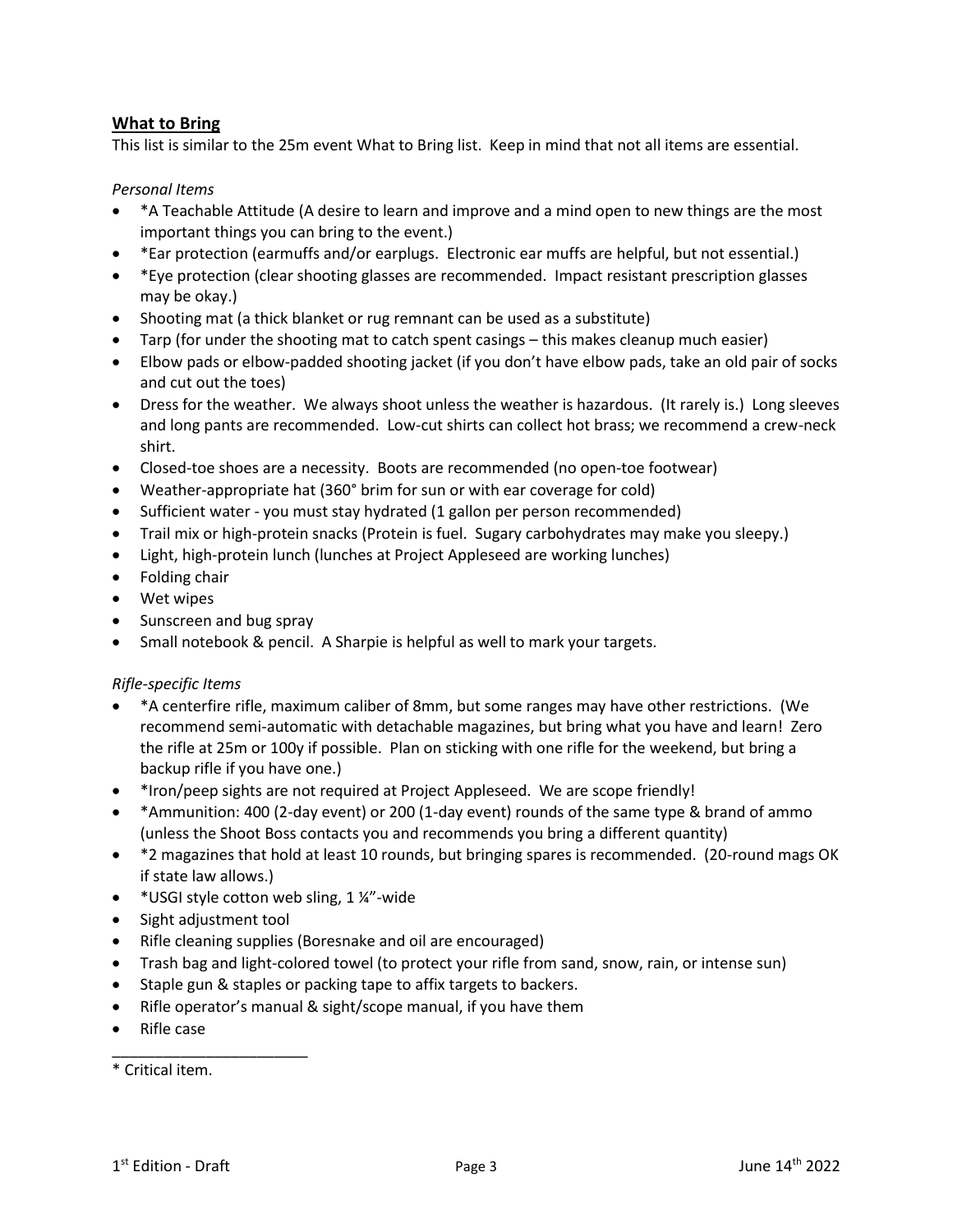# <span id="page-3-0"></span>**Equipment Preparation**

# <span id="page-3-1"></span>*Ready your Equipment*

- Prepare by packing light and be ready to walk like a Rifleman.
- Depending on the range facility, you may shoot on a concrete firing line. If we do, it's good to remember that concrete is HARD. Bring your shooting mat/blanket and some extra padding. An old towel will help save your elbows.
- Be prepared for seasonal and range conditions. Blowing sand and dust, rain, snow, and intense sun are all conditions you may encounter. In event of blowing sand and dust, you'll need to totally degrease your rifle in favor of a dry lubricant like graphite. Be ready to protect your rifle with a plastic bag or a simple waterproof wrap for the action.
- Protect ammo and mags from the same conditions. Ziplock bags are great for this.
- Have your rifle oiled appropriately (light oil) and ensure all fasteners are appropriately snug.
- Function-test your rifle. If possible, have it zeroed for 25m or 100y so that you will be properly prepared for the class.
- Review the owner's manual for your rifle on how to operate your rifle. Do the same for your sights/scope if they have a separate manual.

# <span id="page-3-2"></span>*Special Equipment Considerations*

1. Legal short-barreled rifles are permitted, but not recommended for KD events. Select-fire rifles must stay on the "semi" setting.

2. Pistol caliber carbines are not permitted at Known Distance events as they are impractical at extended distances.

3. Legal suppressors are welcome at our events.

4. AR-type pistols (with or without stabilizing brace) are not permitted at Project Appleseed rifle events.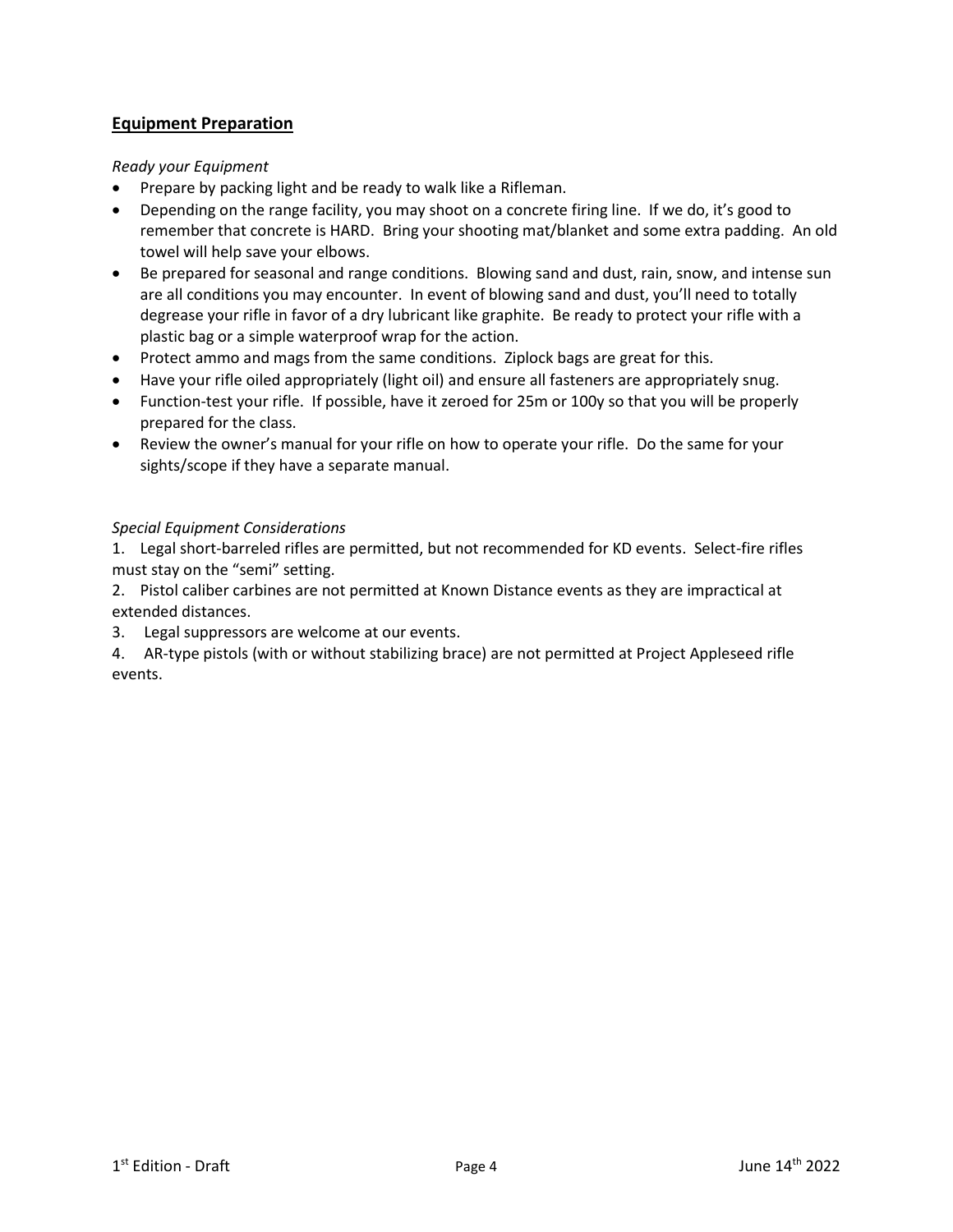# <span id="page-4-0"></span>**Safety**

Safety is paramount at Project Appleseed. You learned this safety information at your 25m rifle event, but it's provided for you as a refresher.

# <span id="page-4-1"></span>*Project Appleseed's Four Safety Rules*

Project Appleseed has four event-specific safety rules. They are:

- 1. **Always Keep the Muzzle in a Safe Direction.** The muzzle is the pointy end of the rifle. It must always be kept in a safe direction, which is usually up or downrange. Host range rules may be more restrictive.
- 2. **Do Not Load Until Given the "Load" Command.** A student may insert a prepared magazine into the rifle only after he receives the "Load" command.
- 3. **Keep Your Finger Off the Trigger Until the Sights are On the Target.** A student should keep his finger straight alongside the stock until his sights are on the target (or target backer). At that point, he may place his finger on the trigger.
- 4. **Make Sure Those Around You Follow the Safety Rules.** We all share the responsibility that we all go home without any extra holes. If you see anything you remotely think might be a safety issue, immediately take corrective action!

Every Appleseed instructor and attendee is expected to abide by these rules.

## <span id="page-4-2"></span>*"Safe Rifle"*

Throughout the day, you will be asked to make your rifle safe. We do this to ensure it is safe for us to go downrange and check targets.

In order, the steps to making a rifle safe are:

- 1. **Magazine Out.** Remove the magazine from the rifle.
- 2. **Bolt Back.** Lock the bolt to the rear.
- 3. **Safety On.** Engage the mechanical safety.
- 4. **Chamber Flag In.** Take the (provided) chamber flag and insert the stem through the ejection port and all the way into the chamber.

5. **Rifle Grounded.** Place the rifle on the ground with the ejection port up and the muzzle forward of the firing line.

6. **No One Touching the Rifle.** Neither the shooter nor any instructor will touch a rifle once the line is clear. Students will be clearly advised when it's time to handle rifles again.

## *A gentle reminder:*

- *1. We do not transition with loaded rifles.*
- *2. "Hot reloads" (shoot one & change the mag) are not permitted in any Project Appleseed rifle class.*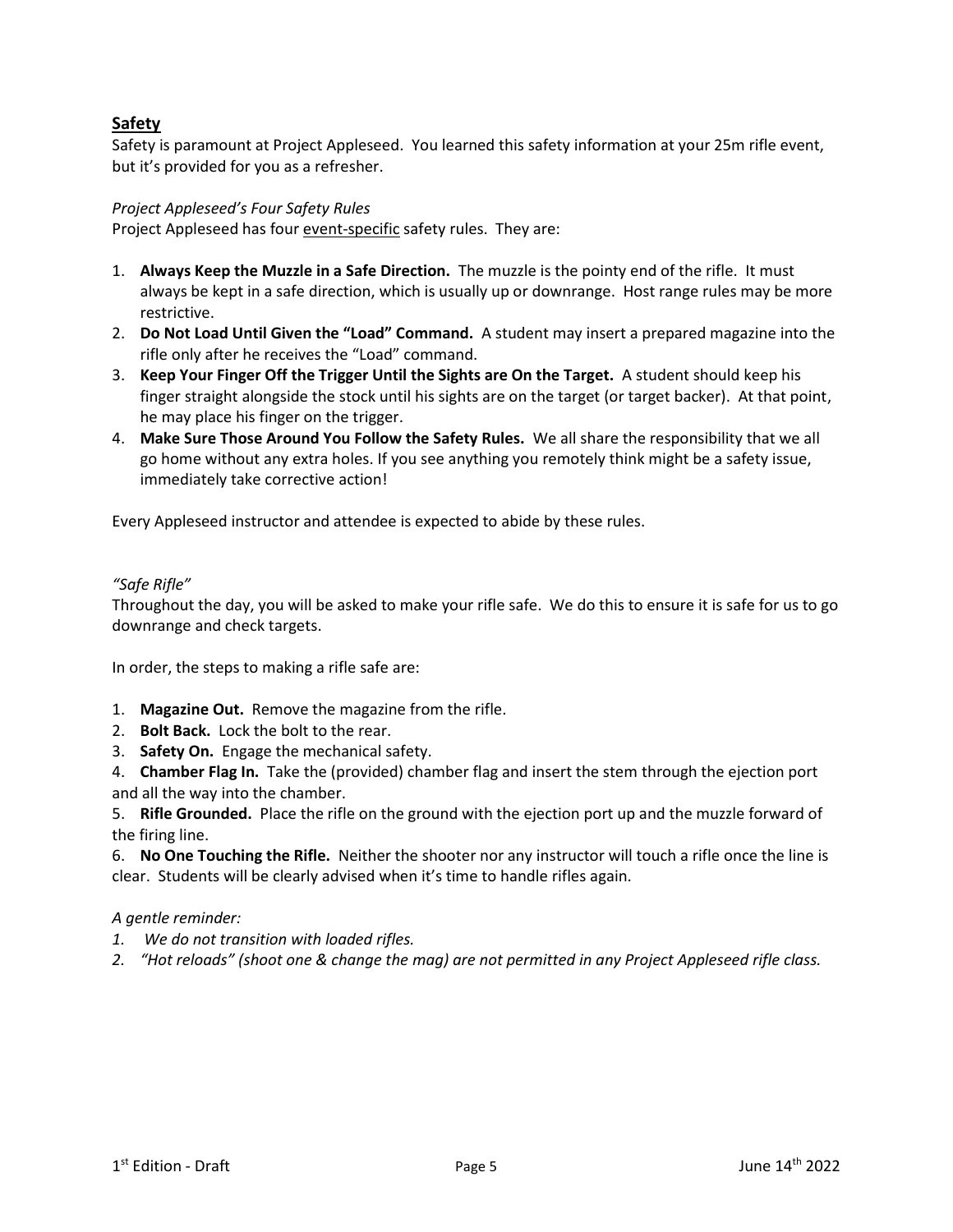# <span id="page-5-0"></span>**What to Expect**

### <span id="page-5-1"></span>*Class Times*

Known Distance Clinics are normally scheduled to begin at 8:00 AM and will end no later than 5:30 PM. However, if times for the clinic you sign up for are different, the event leader (Shoot Boss) will contact you in advance. We'll try to get you out earlier if we can, but there is a lot of content and activities in this class. Please arrive at least 30 minutes early to fill out the paperwork and get set up.

## <span id="page-5-2"></span>*Arriving*

When you arrive at your Project Appleseed event, we will attempt to meet you in the parking lot. We'll let you know where to park. Also, we'll ask you to leave all firearms (including concealed carry) in your car and give you directions to the check-in table.

## <span id="page-5-3"></span>*Check-in*

Once you get to the check-in table, we'll have you take care of some boring paperwork. (It'll be short.) If range fees are required, they will be collected (cash only please) and remitted to the host range. We'll give you a chamber flag and a t-shirt. Then, we'll share directions to get to the firing line.

## <span id="page-5-4"></span>*At the Firing Line*

You'll likely return to your car and retrieve your gear, EXCEPT for firearms. Someone will be at the firing line to help you pick out a spot. You'll place your shooting mat on the firing line and all your other gear behind the equipment line. After the safety briefing, you will be directed on when to retrieve your rifle.

#### <span id="page-5-5"></span>*Lunch*

Lunch at Project Appleseed is a "working lunch." There will not be time for you to leave the range to buy food. The host may provide lunch at a reasonable cost, but this is the exception rather than the norm.

#### <span id="page-5-6"></span>*Instruction*

At a Project Appleseed Known Distance event, you will receive instruction and practice at employing your centerfire rifle out to distances of at least 400 yards. KD events are shot at 100, 200, 300, and 400 yards. Expect a fair amount of walking to check targets. During lunches and breaks, we'll tell stories of heroes of the Revolutionary War.

At this clinic, you have the opportunity to earn your Rifleman Patch, if you have not already done so. Also, you have the opportunity to earn your Known Distance Bar. Expect to gather data about your rifle and ammo. You'll learn about negotiating wind and, conditions permitting, get practical experience shooting in the wind.

At a 2-day KD event, you should expect to receive instruction in Target Detection and Range Estimation, with a practical exercise in the latter.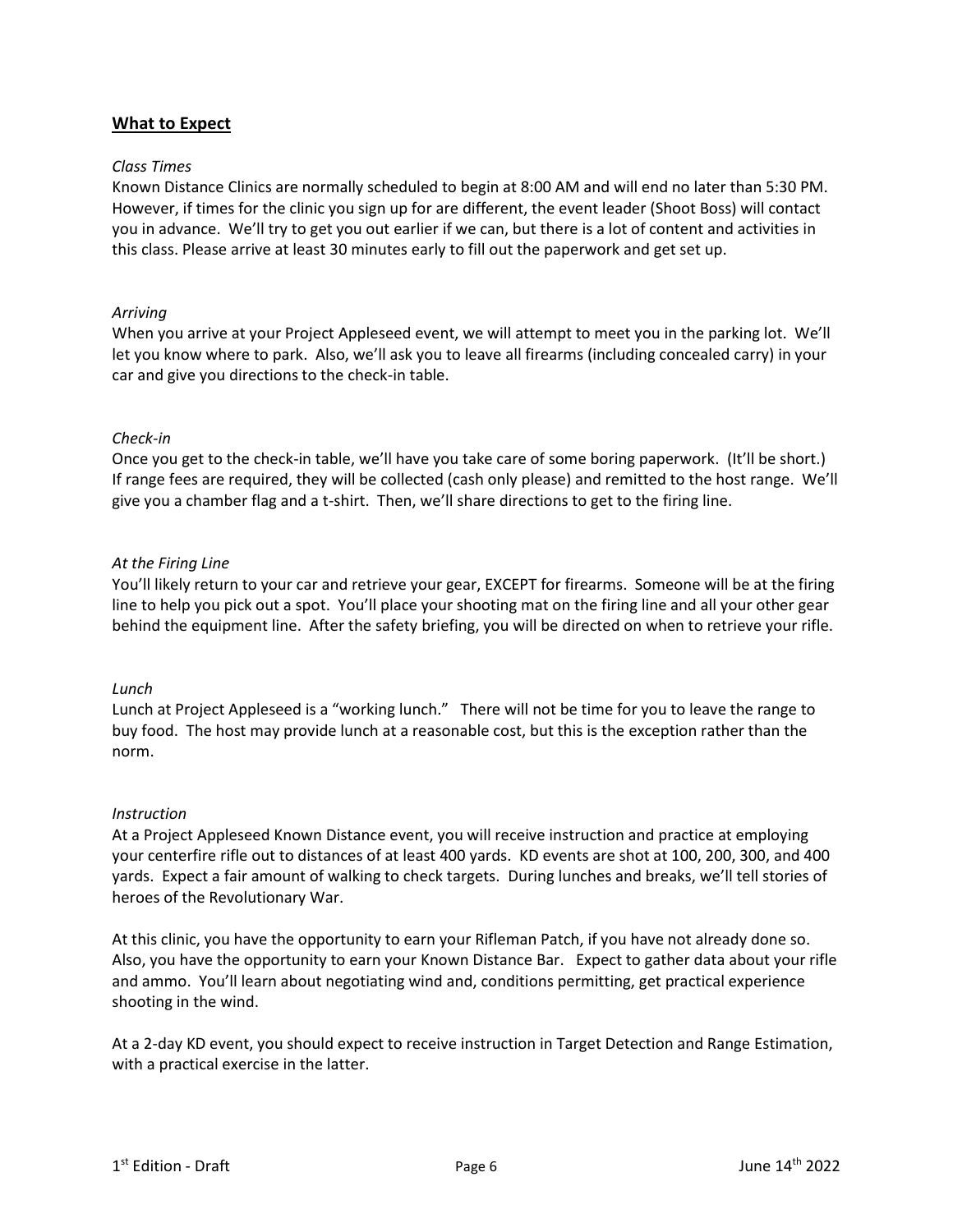# <span id="page-6-0"></span>**Known Distance Read-Ahead**

### <span id="page-6-1"></span>*Range Estimation*

To effectively estimate range to an object, a Rifleman must know two things:

First, he must know the size of the front sight in minute of angle. (Width or height) Second, he must know the size of the object in inches. (Width or height)

A simple equation to determine range is: Range (100s yards) = Target size (inches) / Target size (MOA)

Example 1: Front sight is 8 minutes wide. Object is 24 inches across. Object is 1.5 times wider than front sight, (12 minutes). 24 divided by 12 is 2. Range is 200 yards.

Example 2: Same sights, same sized object. Target measures  $1/2$  the width of the front sight, (4 minutes). 24 divided by 4 is 6. Range is 600 yards.

## <span id="page-6-2"></span>*Come-ups for Centerfire Rifles*

The come-ups listed below are approximate. They should get you on paper but may need to be finetuned for any particular rifle. Once determined, they should be written down and attached to the rifle being used.

| <b>Come-Ups for Centerfire Rifles</b>                                     |     |             |    |              |  |
|---------------------------------------------------------------------------|-----|-------------|----|--------------|--|
| <b>Distance</b>                                                           | M14 | <b>AR15</b> | M1 | <b>AK-47</b> |  |
| 100 to 200                                                                |     |             |    |              |  |
| 200 to 300                                                                |     |             |    |              |  |
| 300 to 400                                                                |     |             |    |              |  |
| 400 to 500                                                                |     |             |    |              |  |
| 500 to 600                                                                |     |             |    | $\ast$       |  |
| For almost any common center fire rifle cartridge, the values for the M14 |     |             |    |              |  |
| will be good enough to get you on paper.                                  |     |             |    |              |  |

#### <span id="page-6-3"></span>*Reading and Adjusting for Wind*

A Rimfire KD event can be a great opportunity to learn about shooting in the wind.

Steps to compensating for wind:

- 1. Estimate wind speed (in MPH)
- 2. Estimate the angle of the wind in reference to the shooter.
- 3. Determine the winds "value" (1/2, Full, or Zero)
- 4. Determine the wind correction
- 5. Apply the correction to the rear sight, or "hold-off".

The details of these steps follow.